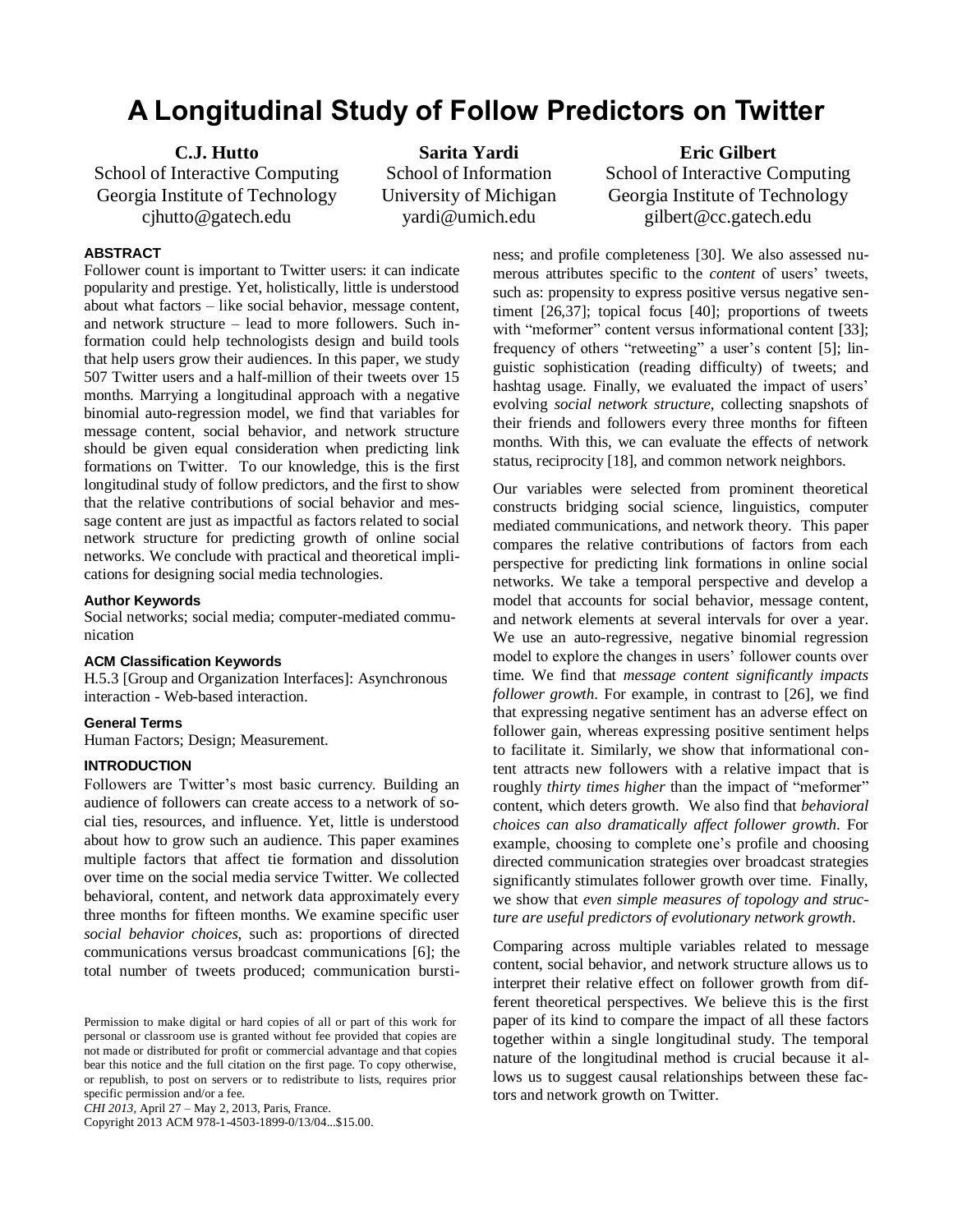# **BACKGROUND**

Next, we consider related work showing how social behavior, message content, and network structure relate to follower growth. Our study draws from this prior work in deciding which variables to include in our analysis, and contributes new results to this body of literature by considering these variables temporally, and in conjunction with one another. For convenience and organizational purposes, we group our variables into three categories: social behaviors (e.g., interactional communication choices that a user makes), message content (e.g., linguistic cues), and social network structure. These categories are intended to be neither mutually exclusive nor exhaustive. However, we specifically call attention to content variables because they seem to be underrepresented in much of the related literature on follower growth dynamics [18,19,26,28,31].

#### **Social Behavior and Follower Growth**

#### *Social Capital and Communication Behavior*

Social capital refers to "the actual or potential resources which are linked to a durable network of more or less institutionalized relationships of mutual acquaintance or recognition" [4]. It is your relative social "worth," resulting from your position in a social network: i.e., the number and kind of the ties you maintain, your relative access to resources desired by those in your network, as well as your level of access to the resources your network ties possess [41].

In prior work, researchers distinguished between three kinds of social behavior that affect social capital in the social networking site, Facebook: (1) directed communications with specific, target individuals; (2) broadcast communications, which are not targeted at anyone in particular; and (3) passive consumption of content [6]. Because personalized messages are more likely to contain content that strengthens social relationships (such as self-disclosure and general supportiveness), it has been suggested that directed communications are useful for maintaining existing ties and for encouraging the growth of new ones. Indeed, previous research found that, when compared to broadcast communications and passive consumption, personalized one-on-one communication strategies have a measurably greater impact on self-reported social capital of Facebook users [6]. Other research suggests that informal personal conversation is a major reason for using a social media like Twitter [22,23], even for work and enterprise purposes [42,43]. However, the volume of messages and the rate at which they are transmitted (i.e., their "burstiness") are both correlated with unfollowing on Twitter [28]. Here, we test whether these behaviors help to grow followers on Twitter.

#### *Profile Elements as Social Signals*

Because there is some cost incurred with producing it, usergenerated profile content is an important signal for conveying a trustworthy identity [11,12,30]. The shared context of social networking sites such as Facebook helps facilitate explicit and implicit verification of identity claims, and users are motivated to present their "ideal self" [17] in order to attract new connections. In [30], the authors explore the relationship between profile structure (namely, which fields are completed) and number of friends on Facebook. Based on a static snapshot of the social network at a large university, the authors found that the act of populating profile fields was strongly correlated with the number of friendship links. Compared to users without profile elements, users who had entered profile content had about two to three times as many friends. Based on this prior literature as well as our own intuition, we anticipate similar effects in our longitudinal data regarding network growth on Twitter. Assuming that people will be more likely to follow those who include identity cues in their profile (such as description, location, and personalized URL), we expect that the more these elements are included, the more successful one will be in growing an audience. Our study tests these assumptions.

#### **Message Content and Follower Growth**

#### *Sentiment and Emotional Language*

Sentiment analysis refers to the computational treatment of opinion, sentiment, and subjectivity in text [35]. Previous research found significant correlations between the number of followers of a Twitter user and that user's tendency to express emotions like joy and sadness [26] or positive versus negative sentiments [37] in their tweets. However, the authors in [26] acknowledge that an important limitation of the study was the static nature of the correlation analysis. In particular, we note the following passage from the paper:

With the current analysis we cannot deduce causality; e.g., whether the emotional richness of interactions draws more followers or whether people tend to share more emotional content when they have larger audiences. (p. 382)

Although not explicitly stated, this same limitation also applies to [37]. We build on their prior work and extend it by studying changes in audiences *over time*. By relying on time-dependent regression analysis of longitudinal data to identify the relative effects of sentiment expression on follower gain, we are able to address the limitation noted above. This is conceptually similar to the approach used by [20] to characterize the relative effects of various factors on predicting Twitter adoption among young adults. Exploring dynamics over time gives us a stronger case for causality.

We also build on the approach in both [26] and [37] by extending our analysis beyond the LIWC2007 text analysis package to automatically classify positive and negative sentiment. LIWC [36] is a widely used and validated dictionary-based coding system often used to characterize texts by counting the frequency of more than 4,400 words in over 60 categories. However, LIWC does not include many features that are important for sentiment analysis of tweets. For example, our study also includes the 408 words in LIWC categories for P*ositive Emotion* and *Negative Emotion*, plus an additional  $\sim$ 2,200 words with positive or negative senti-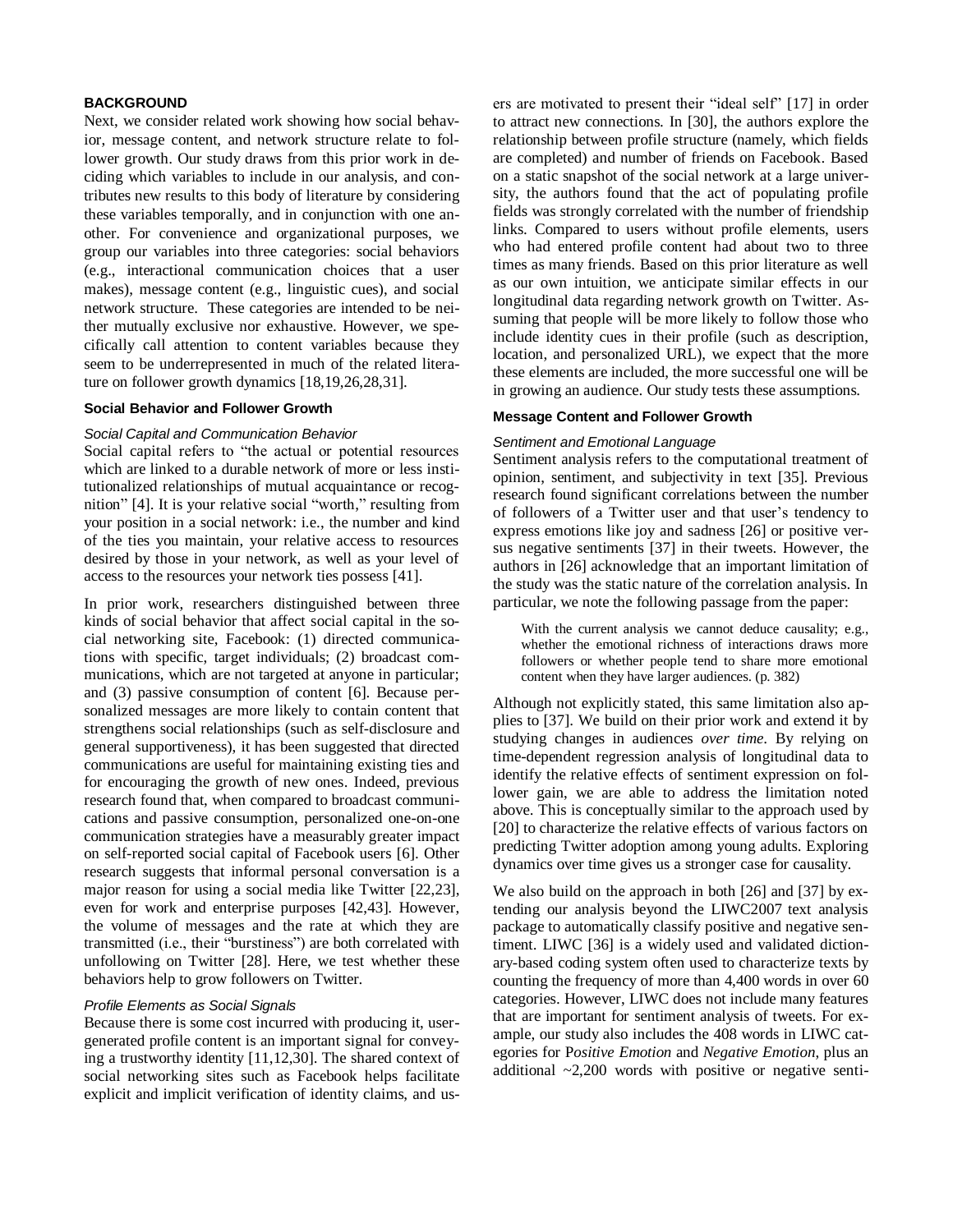ment<sup>1</sup>, as well as considerations for sentiment-laden acronyms/initialisms, emoticons, negations, and slang. These additional characteristics are known to be important features of sentiment analysis for microblogs like Twitter [10]. Also, some words are bound to connote more extreme sentiment than others (e.g., "good" versus "exceptional"). Thus, in addition to simply counting occurrences of positive or negative words (i.e., the LIWC method), we also assess the directional magnitude (i.e., *intensity*) of the sentiment for each word, associating human coded valence scores ranging from -5 to +5 for each word in our dictionary.

# *Topical Focus*

The principle of *homophily* asserts that similarity engenders stronger potential for interpersonal connections. In the selection of social relationships, people tend to form ties to others who are like them  $-$  a finding that has been one of the most pervasive empirical regularities of modern social science [32]. Sharing interests with another person is one form of similarity [14]. A Twitter user who discusses a wide range of topics may appeal to a broader audience, therefore attracting more followers – a notion that, according to [40], is supported by the economic theory of network externalities [24,38]. In [40], the authors describe how initial topical focus affected users' ability to attract followers. However, the users in [40] self-identified as providers of *politically oriented* tweets, and it is unknown whether the findings from [40] will hold for a more heterogeneous sample of Twitter users. Our study addresses this question.

# *Informativeness: Information Brokering and "Meformers"*

In [29], the authors highlight the dual nature of Twitter as both a social network and as a news/information medium. Also, [33] suggests two basic categorizations of Twitter users as Informers (those who share informational content) versus "Meformers" (those who share content about themselves). Meformers were reported to have almost three times fewer followers than Informers. The authors note that "the direction of the causal relationship between information sharing behavior and extended social activity is not clear" [33:192]. We explore whether this type of message content affects growing a social media audience over time.

# **Network Structure and Follower Growth**

#### *Network Size, Reciprocity and Mutuality*

 $\overline{\phantom{a}}$ 

*Preferential attachment*, or the phenomenon whereby new network members prefer to make a connection to popular existing members, is a common property of real life social networks [3] and is useful for predicting the formation of new connections [31]. The number of followers a person maintains has been shown to reduce the likelihood that the person will be unfollowed in the future [25], meaning popular people often remain popular. Additionally, we can calculate the "attention status" of an individual within their own Twitter network by taking the ratio of followers (those who pay attention to the user) to following (those among whom the user divides their attention). Such measures reflect ego-level network attributes that affect the decision of others to follow the user. On the other hand, [18] shows that follower counts alone do not fully explain interest in following. In other words, popularity, in and of itself, does not beget popularity. Dyadic properties such as *reciprocity* and *mutuality* also play key roles in the process of tie formation and dissolution [18,25].

*Common Neighbors: Structural Balance and Triadic Closure* In addition to dyadic structural properties, we also consider *triads* (structures of three individuals). Specifically, we are interested in the concepts of *structural balance* and *triadic closure*. For example, consider the case where three people form an undirected network. If A is friends with X, and X is friends with B, then according to Heider's theory of cognitive balance, the triad is "balanced" when A is friends with B, but "unbalanced" when A is not friends with B [21]. As the number of common neighbors (occurrences of "X") between A and B increases, the likelihood of the A-B tie being formed also increases [8]. This principle of structural proximity is known as *triadic closure* [13]. Measuring the occurrences of common network neighbors is useful for link predictions in real life social networks [31] as well as online social networks [18,19,25]. We explore the extent to which these network structures impact follower gain as compared to message content and social behavior.

# **Limitations (and Benefits) of Longitudinal Observations**

Making causal claims with observational data can be problematic. It is impossible to absolutely rule out every possible "third factor" that might account for some portion of an association between an independent variable and its effect on the dependent variable. We try to mitigate this problem by accounting for as many "third factors" as is feasible. Longitudinal studies are still correlational research, but these correlations have greater power because we have time-dependent, repeat observations. In other words, when input A is consistently and reliably observed preceding outcome B for the exact same group of individuals time after time, then we have greater confidence in suggesting a causal relationship between A and B.

# **METHODS**

#### **Data Collection and Reduction**

We collected data from 507 active Twitter users who collectively provided us with a corpus of 522,368 tweets spanning the 15 months between August 2010 and October 2011. In addition to the tweets, we also have snapshots of friends and followers taken at periodic intervals (a total of five periods, each approximately three months in duration). We were interested in discovering the relationship between the factors discussed above within each three-month period and the subsequent changes in follower counts at the end of that period. To build our dataset, Twitter accounts were obtained by recording unique account IDs that appeared on

 $1$  http://fnielsen.posterous.com/afinn-a-new-word-list-for-sentimentanalysis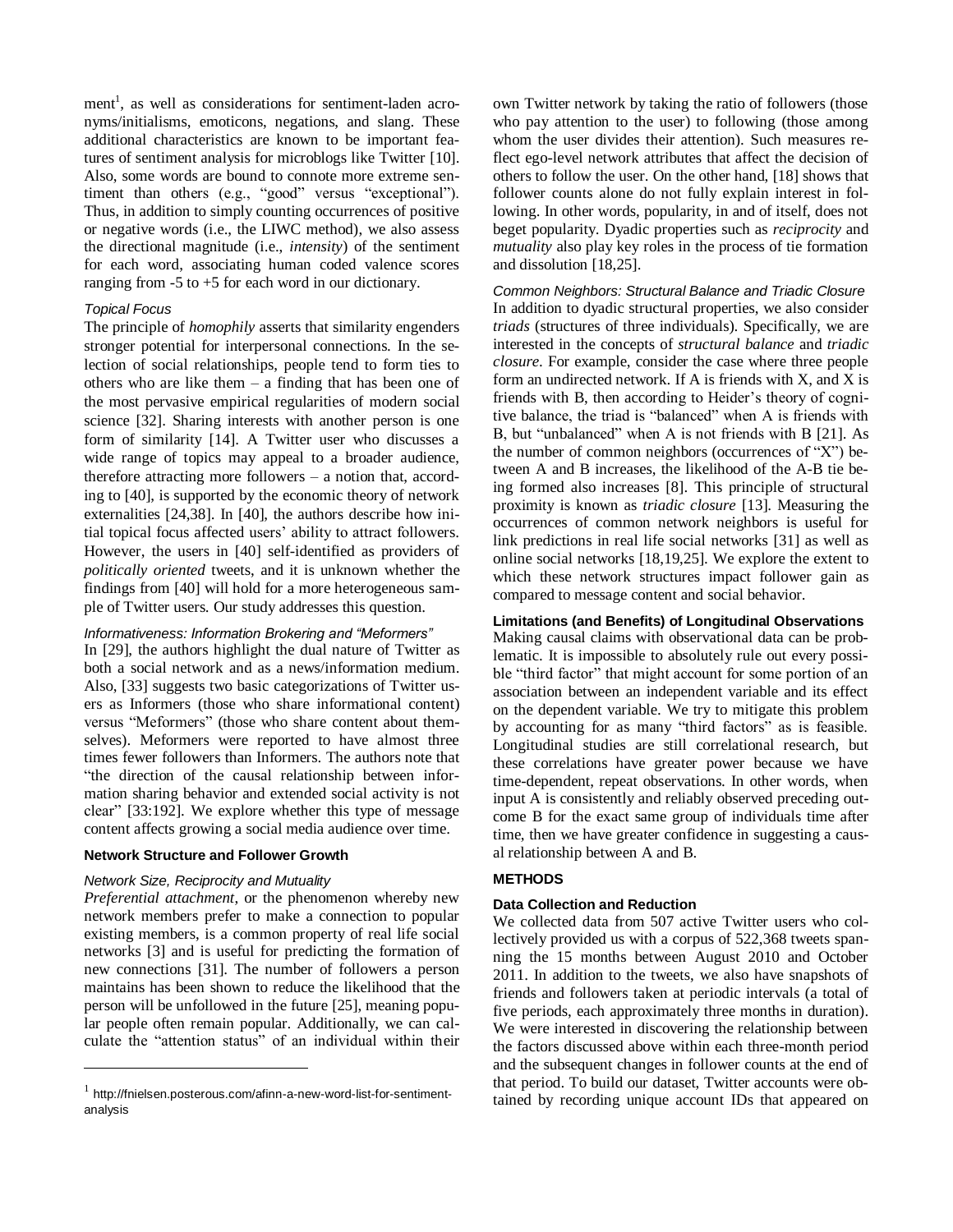the public timeline during a two-week period in August 2010, and then screened for certain attributes. The subset selected for inclusion in this study consisted of those accounts that met the following four criteria when sampled approximately every three months:

- 1. Tweet in English, as determined by inspecting the users' profiles for the designated language via  $\overline{T}$ weepy<sup>2</sup>, a Twitter API library for Python, as well as Python's Natural Language Tool  $\text{Kit}^3$  (NLTK) for language detection on the users' 20 most recent tweets. This filter is necessary for our linguistic predictors (described later), although it may restrict the generalizability of our results.
- 2. Have Twitter accounts that are at least 30 days old at the time of the first collection period, and are therefore not new to the service. This was done to avoid the potential confounding effects of users who have just joined and are likely building up their followership based on existing friends and acquaintances (rather than attracting followers based on the variables we track).
- 3. Follow at least fifteen other "friends" and have at least five followers. This removes a large portion of unengaged or novice users, and is close to Twitter's own definition of an "active user" $4.5$ .
- 4. Tweet at least twenty times within each time period (a *time period* is the approximately three-month interval between snapshots of users' social networks). This removes the confounding effects of inactive accounts.

# **Response Variable (dependent measure)**

*Follower growth*: change in follower counts for users at the end of a given three-month time period, as compared to the follower counts at the end of the previous period.

# **Predictor Variables**

## *Behavioral and Social Interaction Variables*

*Tweets in period*: the total number of tweets produced by a user in a three-month time period.

*Peak tweets per hour ("burstiness")*: for a given threemonth time period, the maximum rate of tweets per hour.

*Directed communications index*: captures replies and mentions, as well as consideration for the social signal sent when the person "favorites" someone else's tweet, calculated as " $\hat{a}$ " count plus favorites count divided by the total number of tweets in a period.

*Broadcast communication index*: the ratio of tweets with no " $\mathcal{D}$ " at all in the tweet to total number of tweets in a period.

 $\overline{\phantom{a}}$ 

*Profile cues of "trustworthiness" of Twitter identity*: (1) the length, in characters, of the user's self-defined profile description, (2) whether the user has indicated a personal URL in their profile, and (3) whether the user has indicated their location. We collected data about whether the user had a personal profile image or the default egg image, but there was insufficient variation in the data to use this variable (all users in our sample had non-default images).

# *Message Content Variables*

*Positive (Negative) sentiment intensity rate*: ratio of the sum of the valence intensity of positive (negative) language used in tweets to the total number of tweets in a period. In a separate formative evaluation involving a small subset of tweets from the corpus (*n*=300), our custom sentiment analysis engine performed quite well. The correlation coefficient between our sentiment analysis engine and ratings from three human judges was high  $(r = 0.702)$ ; better than the Pattern.en sentiment analysis engine<sup>6</sup> ( $r = 0.568$ ). The correlation among human judges was  $r = 0.851$ .

*Informational content index*: the ratio of tweets containing either a URL, "RT", "MT", "HT" or "via" to total number of tweets in the period.

*Meformer content index*: the ratio of tweets containing any of the 24 self-referencing pronouns identified in LIWC (e.g., words like "I", "me", "my", "we", "us") to total number of tweets in the period.

*Topic focus*: following [40], this is the average cosine similarity (ranging between 0 and 1) for every unique paired combination of a user's tweets in a given time period.

*User tweets retweeted ratio*: the total number of times a user's tweets were retweeted, relative to the total number of tweets produced by the user in the period.

*Hashtag usage ratio*: the total number of hashtags used in a period relative to the total number of tweets in the period.

*TReDIX*: the "Tweet Reading Difficulty Index" is a measure developed by the authors to capture the linguistic sophistication of a set of tweets. It is inspired by the Readability Index (RIX, c.f. [1]) and is based on the frequency of real English words with 7 or more letters. TReDIX is a ratio of the total count of long words appearing in tweets within a time period relative to the number of tweets in the period.

# *Network Topology/Structural Variables*

 $\overline{a}$ 

*In-link reciprocity rate*: the number of followers that the user is also following relative to the total number of followers in the user's social network at the end of each period.

*Attention-status ratio*: ratio of followers (those who pay attention to the user) to following (those among whom the user divides their attention), calculated based on the user's existing social network at the end of each period.

 $^{2}$  http://code.google.com/p/tweepy

 $3$  http://www.nltk.org

<sup>4</sup> http://www.businessinsider.com/chart-of-the-day-how-many-usersdoes-twitter-really-have-2011-3

<sup>5</sup> http://techland.time.com/2011/09/09/twitter-reveals-active-usernumber-how-many-actually-say-something

<sup>&</sup>lt;sup>6</sup>http://www.clips.ua.ac.be/pages/pattern-en#sentiment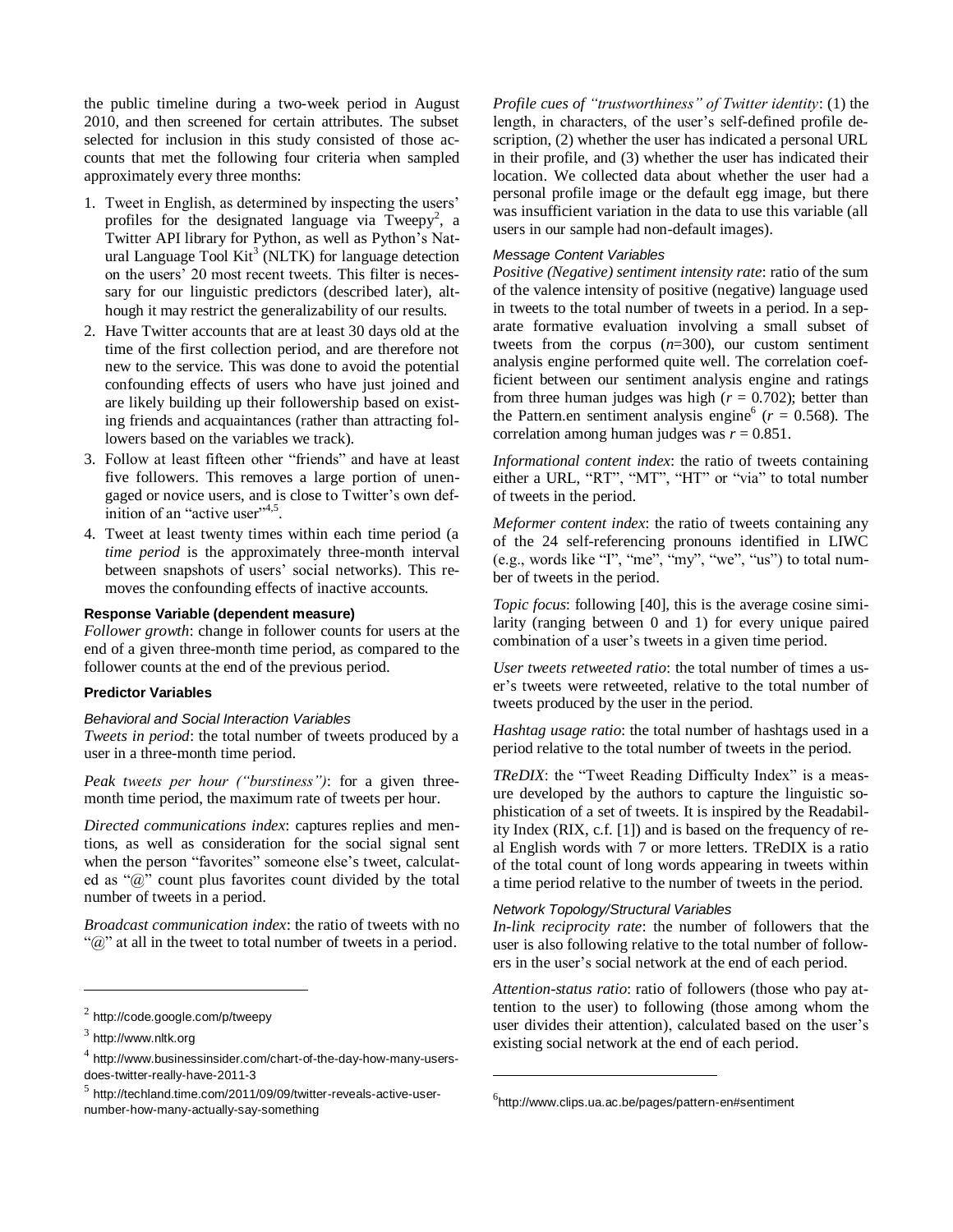*Network overlap*: where A is the user of interest and B is either a follower or a friend of A, this is the raw network overlap (count of common neighbors) between A and B. The final measure is the sum for user A's entire network.

# *Other (Control) Variables*

*Age of account*: the age of a user's Twitter account (in days) at the end of a time period, to control for the likely differences between older, more established accounts and newer, developing accounts.

*No. of followers*: The total number of followers at the end of a given period, a plausible criterion used by other potential followers when evaluating whether or not to follow the user. We include the number of followers as a control to account for popularity-based preferential attachments.

*No. of friends ("followees")*: The number of accounts the user is following at the end of a given period, also a plausible criterion used by potential followers when deciding whether to follow a user.

*Change in followers (previous period)*: change in follower count at the end of time period  $t_{-1}$  (the previous time period), is a lagged variable used to control for second order follower growth dynamics for the dependent variable in the time-dependent auto-regressive model. This addresses the issue of possible preferential (de)attachment for rising or falling "stars" [3], and helps mitigate concerns related to lack of independence among repeated observations.

We test the predictive power of these variables by incorporating auto-regression into a negative binomial regression model. Negative binomial regression is used for modeling count variables, and is well-suited to modeling dependent variables of count data which are ill-dispersed (either under- or over- dispersed) and do not have an excessive number of zeros [7], as is the case with our data set. Autoregressive models attempt to predict an output of a system based on previous observations [34], which allows us to mitigate concerns associated with lack of independence for repeated measures by incorporating a lagged variable into our model. In the present study, we use auto-regression to account for the overall slope of follower gain heading into a given time period. Change in follower growth at the end of time period  $t_0$  is therefore conditioned upon the change in follower growth at the end of *t*-1 (the previous time period).

After removing tweets from the first time period interval (it only provides the initial baseline of counts from which we derive changes in follower growth for subsequent periods) and the second time period (in order to incorporate dependency on change in growth for the auto-regressive model), we have 507 unique active Twitter users who collectively provided 1,836 instances of follower growth across the remaining four time periods of our analysis.

# **RESULTS**

We first present descriptive statistics for the dependent measure (follower growth) and the twenty-two predictor

and control variables. These variables are organized into three convenience categories: behavioral/social interaction, message content, and network topology/structure.

# **Descriptive Statistics**

Table 1 shows descriptive statistics (mean, standard deviation, minimum, first quartile, median, third quartile, maximum, and density plots) for the response variable (follower growth) as well as seventeen of the twenty-two predictor and control variables. For space reasons, we omit user profile data from the table, and instead provide the following summary: the majority of users had URLs listed in their profile (mean=86%, SD=35%), most listed their location (mean=97%, SD=16%), and the average profile description was 85 characters long. We also omit the lagged variable *change in followers (previous period)* (mean=106.96, SD=551.84, median=25). The density plots in Table 1 show some skewness (lack of symmetry) and generally high kurtosis (peaked, rather than flat, distributions) for many of the variables. This makes the median a better measure of central tendency than the mean for many of the variables, and the density plots reveal the distributions for each variable.

# *Behavioral and Social Interaction Variables*

Most users tweetd between 131-364 times in three months (median=222), usually with bursts of no more than eight tweets within a single hour. The Broadcast Communication Index shows the proportion of tweets that are not directed to any specific person. Most people use broadcast communication strategies for about 30%-60% of their messages (medi $an=45\%$ ).

# *Message Content Variables*

Proportionally, most people tweet about twice as much positive and neutral content as negative content, with an average of 106 tweets identified as positive (the same average were neutral tweets), and 51 tweets labeled as negative. (Note: this data did not fit in Table 1). In terms of *intensity* of positive or negative language, most people are generally about three times more positive than they are negative in their tweets (see Table 1). The proportion of users' tweets identified as "meformer" content was nearly normally distributed – users talk about themselves in 41% of their messages, on average. Informational content accounted for 24% of messages. This closely resembles the results from [33]. The mean and median of topical focus (average cosine similarity of one's own tweets) indicate that in general, people post a fairly diverse range of content. The ratios of retweets  $(0.02-0.12, \text{median}=0.05)$  and hashtag usage  $(0.06-$ 0.26, median=0.13) to total number of tweets in a period are moderate for the majority of users – retweets comprised about 12% of users' messages, and hashtags were used in about 26% of tweets. The Tweet Reading Difficulty Index (TReDIX) is evenly distributed, with most people using moderately sophisticated language – about 2.36 long words per tweet, on average. On the original RIX scale, an index of 2.4 is equivalent to a seventh grade reading level [1].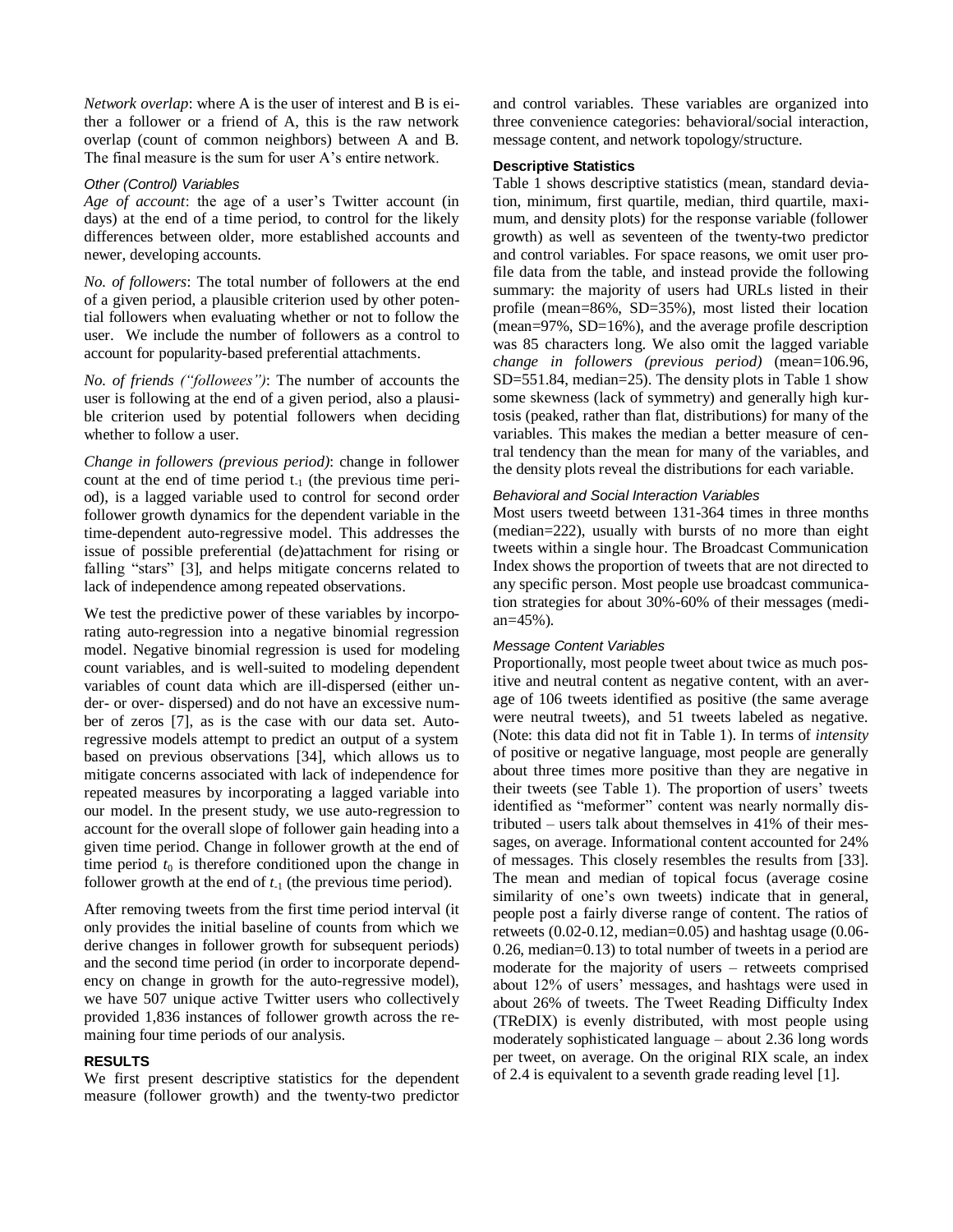|                                                | <b>Variable</b>                                    | <b>Mean</b> | <b>Std Dev</b> | Min              | 1st Q | <b>Median</b> | 3rd Q  | <b>Max</b>   | <b>Density Plot</b>                                     |
|------------------------------------------------|----------------------------------------------------|-------------|----------------|------------------|-------|---------------|--------|--------------|---------------------------------------------------------|
| D.V.                                           | Follower Growth                                    | 194.2       | 832.7          | $\boldsymbol{0}$ | 12    | 36            | 106    | 16,623       | l<br>5000<br>15000<br>n                                 |
| Behavioral and Social<br>Interaction Variables | Number of Tweets<br>in period (a control)          | 262.6       | 176.3          | 21               | 131   | 222           | 364    | 1,552        | 1000<br>500<br>Ω                                        |
|                                                | Peak tweets per hour<br>("Burstiness")             | 6.39        | 5.78           | 0.15             | 2.79  | 4.79          | 7.9    | 48.9         | ┋<br>30<br>50<br>0<br>10                                |
|                                                | Directed<br>communications                         | 1.91        | 7.4            | $\boldsymbol{0}$ | 0.58  | 0.83          | 1.22   | 190.25       | $100 -$<br>50<br>150<br>n                               |
|                                                | <b>Broadcast</b><br>communications                 | 0.48        | 0.22           | $\boldsymbol{0}$ | 0.31  | 0.45          | 0.62   | $\mathbf{1}$ | 0.8<br>0.4<br>0.0                                       |
| Message Content Variables                      | <b>Positive Sentiment</b><br><b>Intensity Rate</b> | 0.37        | 0.14           | 0.05             | 0.27  | 0.35          | 0.44   | 1.08         | 0.8<br>1.2<br>0.4<br>0.0                                |
|                                                | <b>Negative Sentiment</b><br><b>Intensity Rate</b> | 0.14        | 0.06           | $\boldsymbol{0}$ | 0.095 | 0.13          | 0.17   | 0.5          | 0.4<br>0.0<br>0.2                                       |
|                                                | Informational<br>content index                     | 0.3         | 0.23           | $\boldsymbol{0}$ | 0.12  | 0.24          | 0.41   | $\mathbf{1}$ | $_{0.8}$<br>0.4<br>0.0                                  |
|                                                | "Meformer"<br>content index                        | 0.41        | 0.14           | $\boldsymbol{0}$ | 0.33  | 0.41          | 0.50   | 0.79         | 0.4<br>0.8<br>0.0                                       |
|                                                | Topic focus                                        | 0.008       | 0.01           | 0.002            | 0.005 | 0.008         | 0.01   | 0.25         | ∃<br>0.10<br>0.20<br>0.00                               |
|                                                | User RT ratio                                      | 0.15        | 0.4            | $\boldsymbol{0}$ | 0.02  | 0.05          | 0.12   | 5.1          | ▯<br>구<br>0<br>$\frac{1}{2}$<br>$\frac{1}{3}$<br>5<br>4 |
|                                                | Hashtag usage ratio                                | 0.2         | 0.24           | $\boldsymbol{0}$ | 0.057 | 0.13          | 0.26   | 2.82         | 2.0<br>3.0<br>1.0<br>0.0                                |
|                                                | TReDIX                                             | 2.36        | 0.64           | 0.84             | 1.94  | 2.31          | 2.696  | 6.95         | ▌<br>2 <sub>3</sub><br>5.<br>6<br>7<br>4<br>1           |
| Network Topology / Structural Variables        | Reciprocity rate                                   | 0.28        | 0.19           | $\boldsymbol{0}$ | 0.125 | 0.25          | 0.4    | 0.9          | Ι.<br>0.4<br>0.8<br>$_{0.0}$                            |
|                                                | Attention-status<br>ratio                          | 2.18        | 7.06           | $\boldsymbol{0}$ | 0.895 | 1.19          | 1.90   | 149.25       | 50<br>100<br>150<br>0                                   |
|                                                | Network overlap                                    | 94,730      | 351,388        | $\boldsymbol{0}$ | 2,070 | 10,472        | 50,263 | 5,308,200    | $3e + 06$<br>$0e+00$                                    |
|                                                | No. of followers at<br>end of period (a control)   | 1,145.42    | 3391.93        | 15               | 175.8 | 391.5         | 948.8  | 45,932       | 40000<br>20000<br>0                                     |
|                                                | No. of friends at<br>end of period (a control)     | 830.63      | 2879.43        | 18               | 135   | 289.5         | 661.2  | 42,797       | 20000.<br>40000.<br>n                                   |

**Table 1: Descriptive statistics for the dependent variable (follower growth) and seventeen of the twenty-two predictor and control variables. The x-axes of the density plots represent the measured value of the variable, and the y-axis indicates the density of users observed at a particular value. For example, one can interpret the table to indicate that most users grew their Twitter audience at a rate of about 12 to 106 new followers (median=36) every 3 months. The density plot indicates that most users fell within this range.**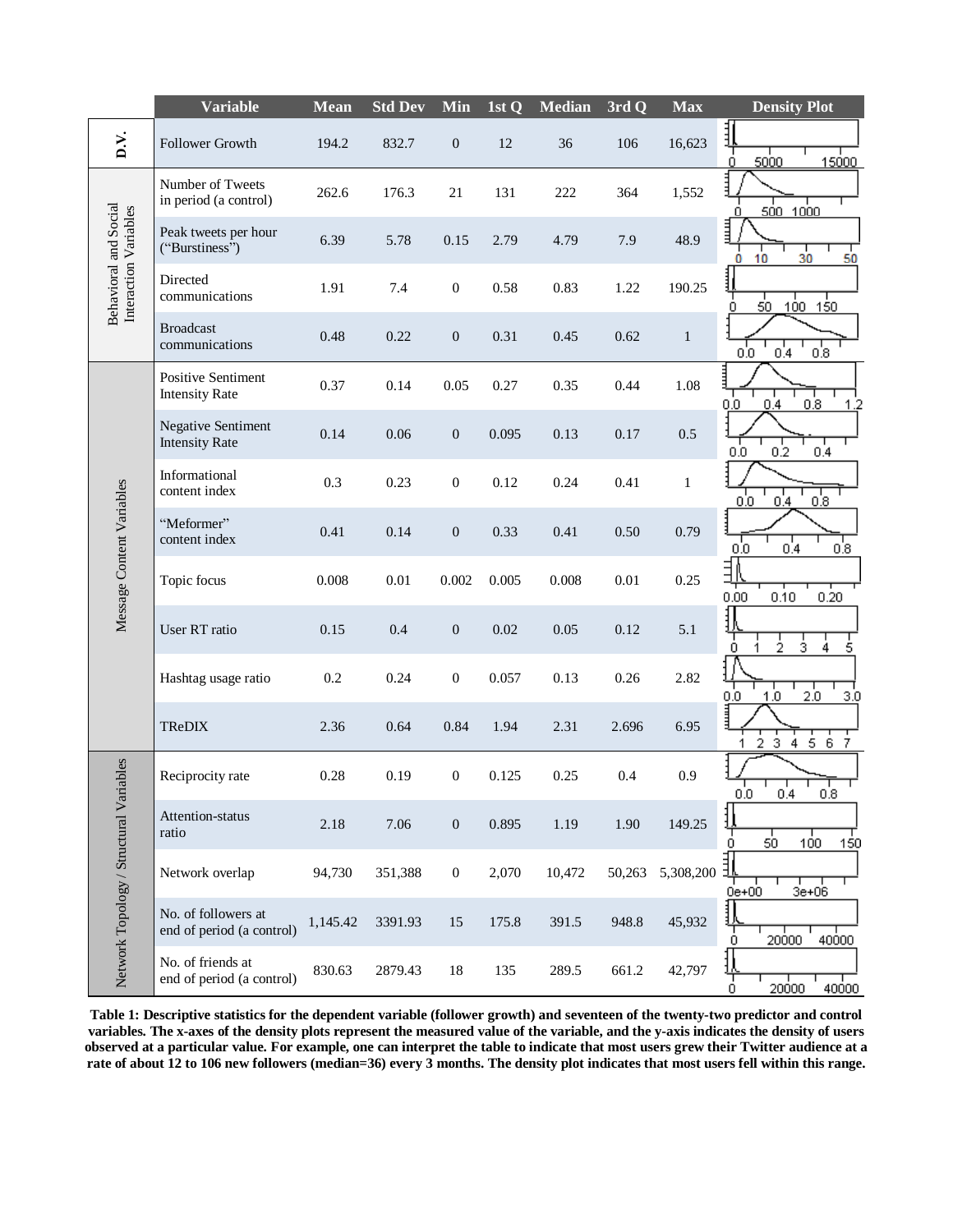## *Network Topology / Structural Variables*

The majority of users have 176-949 followers, and 135-661 friends (medians are 391.5 and 289.5, respectively). The density plots indicate that few users fell outside these ranges, but those that exceeded the range did so by a large margin. In general, users reciprocally follow-back about a quarter of their followers (mean=28%, median=25%). The density plot for attention-status ratio (that is, followers to following) shows a very tight distribution around the range 0.895 to 1.9, indicating that many people have similar numbers of in-degree connections (followers) as out-degree connections (friends). About 2K-50K overlapping network neighbors are typical, though some users with very large networks have over two orders of magnitude more.

#### **Comparing Predictors of Follower Content**

We now turn to the core of our results: how well do these variables predict follower growth over time and by how much? The overall significance of the negative binomial auto-regressive model is very high ( $p < 2e-16$ ), meaning the model is very well-suited to characterizing the effects of the described variables on follower growth over time. Significance was determined by testing for the reduction in deviance from a null model,  $\chi^2(22, N=1,836) = 5943.9 - 2111.9$  $= 3832.0, p < 2e-16$ . This is important in order to have confidence when interpreting the regression coefficients of the model components (*b* and *β*), which are depicted in Table 2.

The unstandardized *b* coefficients in Table 2 are useful in that they can be directly interpreted according to the native units of each predictor: for each one unit change in the predictor variable, the log count of the response variable is expected to change by the respective *b* coefficient (all else being equal). While this is valuable for a broad range of prediction and forecasting purposes, we are also interested in comparing the *relative* impact of each predictor; we therefore report the standardize beta (*β*) coefficients (see also Figure  $1$  – not pictured are three of the control variables used in this study: extant friends and followers, age of account, and the lagged variable). As expected, these controls absorb comparatively large portions of the variance (see Table 2). We are interested in how much our other variables contribute above and beyond these controls.

Among the behavioral and social interaction variables, the Broadcast Communications Index (BroadcastComms), the burstiness measure (PeakTPH), and all three of the profile elements (length of description, URL, and location) each emerge as significant predictors of follower growth. The moderately strong negative effect of BroadcastComms ( $b =$  $-1.02$ ,  $\beta$  =  $-2.67e-04$ ) suggests that having too many undirected messages will hinder audience growth. Interestingly, the Directed Communications Index (DirectedComms) was not significant in the model. Apparently, in the presence of all the other variables, the significance of social interactions using @replies and @mentions is muted, at least in terms of its effect on attracting *new* followers.

|                               | b                              | Std. Err.  | Std. $\beta$          | $p$ -value    |
|-------------------------------|--------------------------------|------------|-----------------------|---------------|
| <b>NumTweetsPd</b>            | 2.63e-04                       | $1.62e-04$ | 5.57e-05              | 0.104         |
| <b>PeakTPH</b>                | $2.35e-02$                     | 4.94e-03   | $1.63e-04$            | $1.96e-06***$ |
| <b>DirectedComms</b>          | $4.24e-03$                     | $3.37e-03$ | 3.77e-05              | 0.208         |
| <b>BroadcastComms</b> $-1.02$ |                                |            | $1.28e-01$ -2.67e-04  | 1.89e-15***   |
| <b>ProfDescLen</b>            | $3.09e-03$                     | $5.57e-04$ | $1.72e-04$            | 2.94e-08***   |
| <b>ProfHasURL</b>             | 3.91e-01                       | $7.14e-02$ | 1.65e-04              | 4.27e-08***   |
| <b>ProfHasLocation</b>        | 3.29e-01                       | $1.52e-01$ | 6.30e-05              | $0.03995*$    |
| <b>PosSentiRate</b>           | 8.19e-01                       | $1.96e-01$ | $1.37e-04$            | 2.87e-05***   |
| <b>NegSentiRate</b>           | $-2.38$                        |            | 4.82e-01 -1.75e-04    | 7.53e-07***   |
| <b>InformContent</b>          | 1.18                           | $1.41e-01$ | 3.31e-04              | $< 2e-16$ *** |
| MeformerContent-6.72e-02      |                                |            | $1.99e-01 - 1.12e-05$ | 0.736         |
| <b>TopicFocus</b>             | 3.75e-01                       | 2.32       | 5.13e-06              | 0.872         |
| UserTweetRT'd                 | 9.53e-01                       | $7.23e-02$ | $4.60e-04$            | $<$ 2e-16 *** |
| HashtagUseRate                | $-4.28e-01$                    |            | $1.12e-01$ -1.23e-04  | 1.33e-04***   |
| <b>TReDIX</b>                 | $1.28e-01$                     | $4.22e-02$ | 9.85e-05              | $2.43e-03$ ** |
| <b>Reciprocity</b>            | $3.52e-01$                     | $1.46e-01$ | 7.95e-05              | $0.01597*$    |
| <b>Attn-Status</b>            | 1.63e-02                       | $4.48e-03$ | 1.38e-04              | 2.79e-04***   |
| <b>NetworkOverlap</b>         | $1.20e-06$                     | $1.26e-07$ | 5.06e-04              | $<$ 2e-16 *** |
| <b>NumFriends</b>             | $-1.73e-04$ 2.88e-05 -5.98e-04 |            |                       | 1.96e-09***   |
| <b>NumFollowers</b>           | $2.70e-04$                     | $2.4e-0.5$ | $1.10e-03$            | $< 2e-16$ *** |
| <b>ChngFollPrevPd</b>         | $-2.71e-04$ 8.82e-05 -1.79e-04 |            |                       | $2.17e-03$ ** |
| <b>AgeOfAccount</b>           | $4.10e-0.3$                    |            | $2.26e-04$ 5.50e-04   | $<$ 2e-16 *** |

#### **Table 2: Neg. Binomial Auto-Regressive Model Coefficients.**

Message content variables are evenly distributed along the rank ordered list of predictors (see Figure 1). Of the 17 (non-control) variables depicted, expressing negative sentiments in tweets is the second most harmful factor to growing a Twitter audience. Interestingly, overuse of hashtags in message content ("hashtag abuse") will also significantly reduce follower gain. On the other hand, producing or passing along informational content is among the top predictors, having a significant positive effect on follower growth rates  $(\beta = 3.31e-04)$ . Also, having content that is "retweet worthy" is a very good indicator that a user will gain followers ( $\beta$  = 4.60e-04). Using more sophisticated language in messages also has a moderately strong relative effect on attracting and retaining followers ( $\beta$  = 9.85e-05).

Network oriented variables are also evenly distributed along the ranked list in Figure 1. Reciprocity, status, and network overlap were each significant in the model, even in the presence of the variables controlling for network size and user popularity.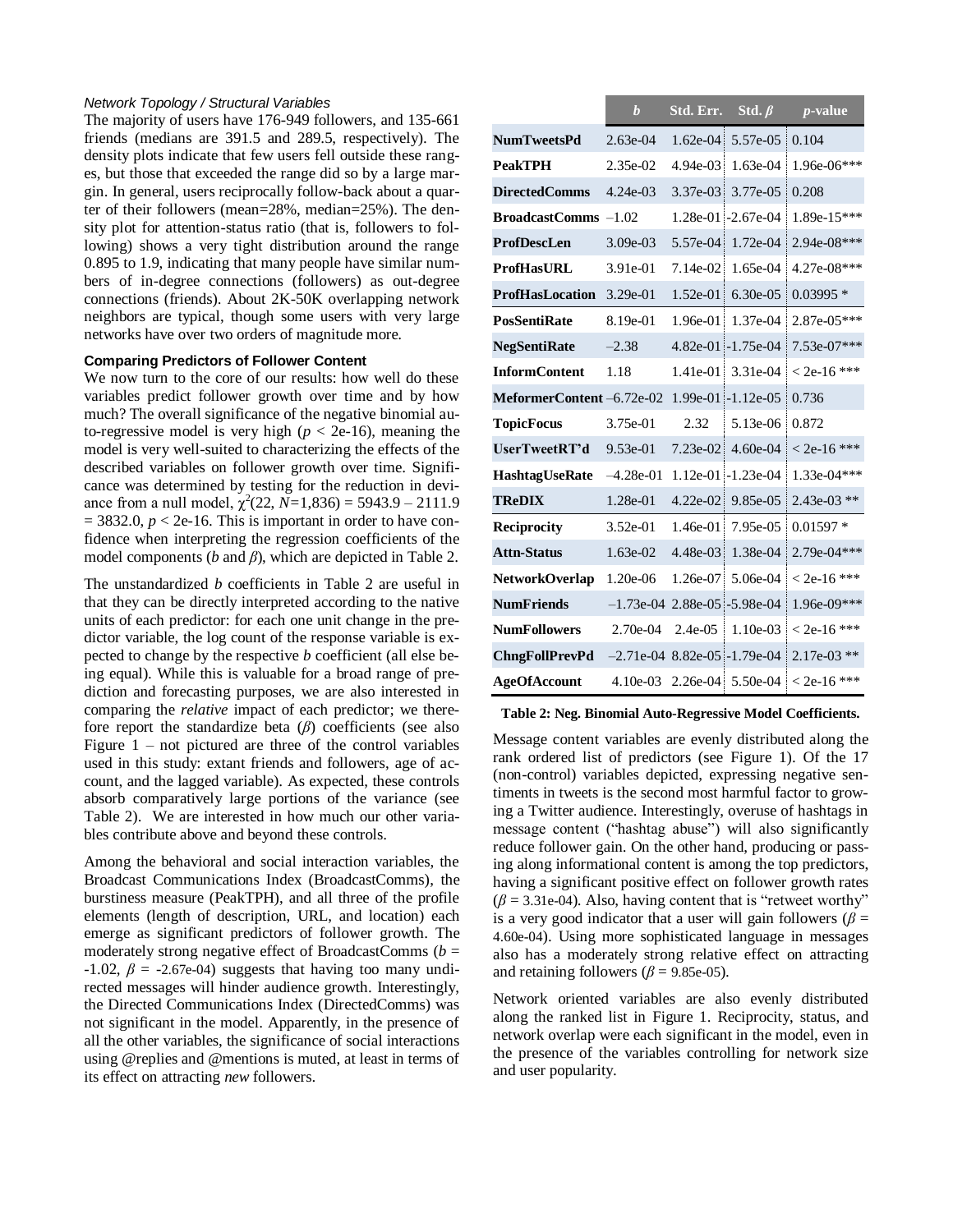

**Figure 1: Standardized beta coefficients (***β***) show the relative effect sizes that each input variable has on follower growth. Green bars indicate positive effects on follower gain, and red bars indicate negative effects (i.e., suppression of follower growth).**

# **DISCUSSION**

#### **It Matters What You Say, And How You Say It**

Our first major finding is that *message content significantly impacts audience growth*. Six of our eight content variables (negative and positive sentiment, informational and "retweetable" content, hashtag usage, and linguistic sophistication) were found to be significant predictors of audience growth. We find that expressing negative sentiment has an adverse effect on follower gain. This is a contrast to [26], where social sharing of negative emotions correlates to higher numbers of followers. However, [26] studied a static snapshot of existing network ties. Our longitudinal data suggest that sentiment expression may have different (indeed opposite) effects on the formation of new ties over time. This might be because Twitter is a medium dominated by very weak social ties [16], and negative sentiment from strangers may be unpleasant or uncomfortable for a potential new follower to see. For existing ties, on the other hand, negative expressions such as the sharing of a death, poor health, bad news, or a state of unhappiness, can trigger opportunities to build bonding social capital between stronger ties who want to seek and provide emotional support [41]. Or, as [26] put it, "gift giving where users directly exchange digital 'gifts' in terms of emotional messages".

We also found that informational content attracts followers with an effect that is roughly *thirty times higher* than the effect of "meformer" content, which deters growth. We think this is due to the prevalence of weak ties on Twitter [16], and that informativeness [19,28] is a more palatable alternative to meforming among such networks. Kollock [27] describes information as a public good that anyone can consume and share. Retweeted content is another such digital public good that provides both attribution—and thus, motivation—to the original author as well as informational content for the community. Retweeted content also provides *social proof* [9] that a user may be worth following, enabling the process of triadic closure [13] to unfold, whereby followers of a user's followers complete the triad with the user [18].

The mean and median of topical focus (average cosine similarity of tweets) for our heterogeneous group is roughly an order of magnitude less than those same measures from a more homogenous group of politically-oriented tweeters described in [40], but like [40], we also find that topically focused users tend to attract more followers. Twitter users are likely driven by homophily [32], where they seek out content and users who are similar to themselves.

Finally, we found that the Tweet Reading Difficulty Index (TReDIX) has a positive impact on audience growth. Walther's Social Information Processing (SIP) theory suggests that people rely on linguistic cues like spelling and vocabulary to compensate for the lack of traditional contextual cues available in face-to-face settings [39]. Twitter users apparently seek out well-written content over poorly written content when deciding whether to follow another user.

#### **Behavioral Choices Also Matter**

Our second major finding is that *social behavioral choices can dramatically affect network growth*. Similar to previous research that showed positive effects of profile completeness for static Facebook networks [30], we find similar results for evolving Twitter networks. Signaling theory suggests that choosing to complete user profile elements helps persuade other users one's authenticity and trustworthiness, making them more likely to become followers [12]. Profile content provides at minimum *conventional signals* of identity (which are easy to fake), but the nature of profiles on social network sites makes these signals somewhat more reliable due to social accountability [12]. Regardless, users who do take the time to give profile information have the opportunity to emphasize the characteristics that they think will present them in the best light without necessarily being deceptive [17]. Others can use this profile information to form impressions prior to deciding whether to pursue or continue a connection [30]. Likewise, choices about inter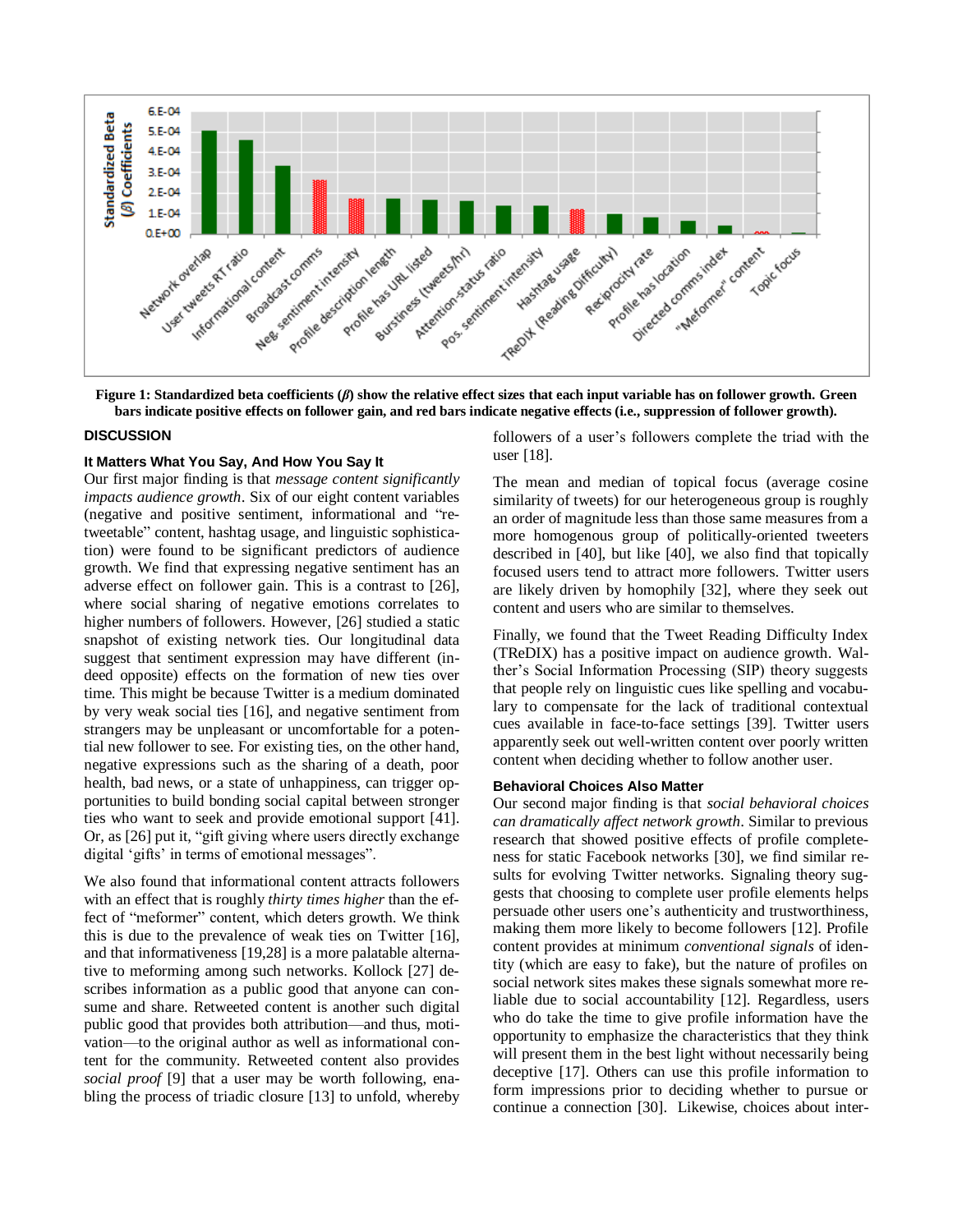actions and communication techniques, such as sending directed versus broadcast messages, will also impact the rate at which a user will grow their audience. Consistent with previous research studying existing Facebook networks [6], we find that directed communications have a positive effect on follower growth for Twitter. Unlike [6] however, we note a very strong negative effect of broadcast communication techniques during the process of network formation. Such undirected messages are a relatively novel feature of social media; our results suggest that relying on such communication techniques will significantly suppress growth.

# **Even Simple Measures of Network Structure Are Useful**

Our third finding is that *variables related to network structure are useful predictors of audience growth*. This finding is not necessarily surprising, given the emphasis on such factors in much of the related literature [3,18,19,25,31]. Indeed, while our results indicate that even simplistic calculations of network structure can prove to be quite powerful, we stress that such factors should not necessarily be privileged over message content or social behavior measures.

# **Practical Implications**

A vital prerequisite to building social capital of any kind (bonding or bridging) is that a connecting tie must exist between individuals. The practical implication of this fundamental antecedent to social capital motivates the selection of our dependent variable. The number of followers you have is arguably the most important status symbol on Twitter. Rapid follower growth may be an early indication of a rising star, or an emerging leader, within the network. A rapid gain in followers intuitively implies that people like what you're posting and want more of the same. Thus, social capital is a necessary (though not sufficient) precursor to the notion of *interpersonal influence* in social networks [2] – an attribute of interest to strategic communicators, marketers, advertisers, job seekers, activist groups and any entity or organization wishing to disseminate specific messages in a timely manner. Additionally, many users are simply interested in knowing their own relative degrees of popularity or social networking "clout". Sites like Hoot-Suite.com and SocialFlow.com offer web services oriented towards helping its users capture and retain the attention of social media audiences. Companies like these can directly leverage our results to build tools that that make recruiting and retaining network members easier and more effective. For example, in conjunction with a validated tie-strength model (c.f., [15] or [16]), the results of our study suggest that social media technology developers can help users retain existing followers by actively promoting negative sentiment content to strong ties, and experiment with demoting it with weak ties. Similarly, to attract the attention of new audience members, developers can consider implementing user interface components which a) facilitate the sharing of informational content through positive reinforcement, b) encourage directed communications and group discussions, c) provide feedback regarding behavioral patterns (e.g., burstiness), and so on.

# **Theoretical and Methodological Implications**

Our findings also have theoretical (and, by extension, methodological) implications. Our variables were selected from prominent theoretical perspectives bridging social science theory (social capital, signaling theory, presentation of self, homophily, status/power), and network theory (size and preferential attachment, tie strength, reciprocity, balance and closure). We also consider behavioral aspects of computer mediated communications (profile completeness, directed versus broadcast communication strategies) and message content (sentiment, informational versus meformer content, topical focus, linguistic sophistication). Few social media studies have attempted to report on relative impacts of such diverse variables. Compared to how much is known about each theory, very little is known about how they relate to one another. Our research compares their relative contributions to predicting link formations in online social networks. This was a significant undertaking, but more work should be done to understand the relative effects of different variables—as well as different theoretical perspectives and methodological approaches—on study outcomes.

# **Study Limitations**

We have been as thorough as we can within the page limit. However, other variables could explain some of our results. For example, a person's real-world celebrity status, or other exogenous factors like being publicly mentioned in mass communications (news media, printed press, commercials and advertisements, etc.) may contribute to audience growth. Secondly, we do not segment our Twitter sample into types of users or types of uses, although [6], [33], and [37] suggest ways in which categories for specific user and uses may illuminate the processes of attracting network members. Thirdly, this is a quantitative study based on observations with calculated latent measures from those observations. Our approach is useful for describing *what* happens, but without a corresponding qualitative approach, we can only speculate on *why*. Future work could explore why certain variables predict follower growth more than others. Finally, Twitter is one site. We don't know if the results presented here translate into other sites.

#### **CONCLUSION**

We believe this is the first longitudinal study of audience growth on Twitter to combine such a diverse set of theory inspired variables. For the first time, we explore the relative effects of social behavior, message content, and network structure on follow behavior and show which of these has more power than the others. Though these results are specific to Twitter and a particular dataset, we think they are important for the following reasons. First, multiple snapshots can help us begin to offer casual explanations for audience growth. Second, comparisons across many variables inspired by different theoretical perspectives allow us to interpret relative effects of each. Third, the impact of message content and social behavior are comparative to network structure, which suggests future work should take caution in privileging any one perspective over another.